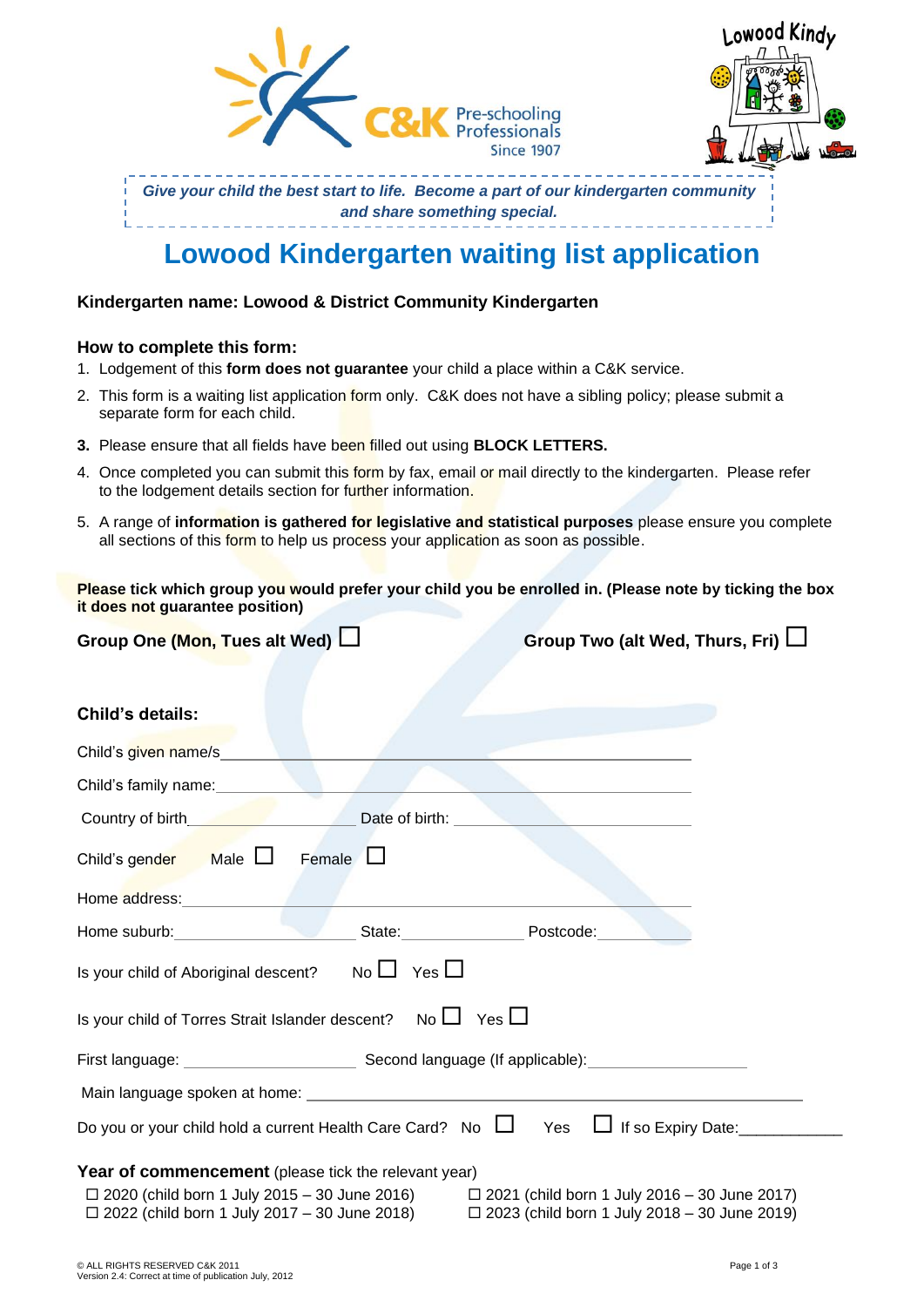# **Parent / guardian details:**

| (Please indicate your preferred method of contact by ticking the appropriate box)                                                                                                                                                                                       |                                         |           |     |                                                |
|-------------------------------------------------------------------------------------------------------------------------------------------------------------------------------------------------------------------------------------------------------------------------|-----------------------------------------|-----------|-----|------------------------------------------------|
|                                                                                                                                                                                                                                                                         |                                         |           |     |                                                |
|                                                                                                                                                                                                                                                                         |                                         |           |     |                                                |
|                                                                                                                                                                                                                                                                         |                                         |           |     |                                                |
|                                                                                                                                                                                                                                                                         |                                         |           |     |                                                |
| Home address: Is home address same as child? Yes $\Box$ No $\Box$ (if no please enter your home address)                                                                                                                                                                |                                         |           |     |                                                |
|                                                                                                                                                                                                                                                                         |                                         |           |     |                                                |
|                                                                                                                                                                                                                                                                         |                                         |           |     |                                                |
|                                                                                                                                                                                                                                                                         |                                         |           |     |                                                |
| Parent / guardian details:                                                                                                                                                                                                                                              |                                         |           |     |                                                |
| (Please indicate your preferred method of contact by ticking the appropriate box)                                                                                                                                                                                       |                                         |           |     |                                                |
|                                                                                                                                                                                                                                                                         |                                         |           |     |                                                |
|                                                                                                                                                                                                                                                                         |                                         |           |     |                                                |
| <b>☎ 凵Home phone: ___________________________</b>                                                                                                                                                                                                                       | $\mathbf{r}$                            |           |     |                                                |
| <b><sup>■</sup>L</b> Mobile phone: <u>【【】</u> 】                                                                                                                                                                                                                         | $E = mail$                              |           |     |                                                |
| Home address: Is home address same as child? Yes $\Box$ No $\Box$ (if no please enter your home address)                                                                                                                                                                |                                         |           |     |                                                |
| Street address: <b>with a street and the street and the street and the street and the street and the street and the street and the street and street and street and street and street and street and street and street and stree</b>                                    |                                         |           |     |                                                |
|                                                                                                                                                                                                                                                                         | <b>State</b>                            |           |     | Postcode: New York Department of the Postcode: |
| Would you be considering taking on a committee role? ____________________________                                                                                                                                                                                       |                                         |           |     |                                                |
| <b>Application details:</b>                                                                                                                                                                                                                                             |                                         |           |     |                                                |
| The information you provide in this section will assist C&K to facilitate a smooth transition for your child<br>into kindergarten. All responses to these questions are voluntary and will be treated in accordance with the<br>C&K confidentiality and privacy policy. |                                         |           |     |                                                |
| Is your child undergoing assessment for any of the below conditions? No                                                                                                                                                                                                 |                                         |           | Yes |                                                |
| Has your child been diagnosed with any of the below conditions?                                                                                                                                                                                                         |                                         | <b>No</b> | Yes |                                                |
| (If yes to one or more, please attach relevant details)                                                                                                                                                                                                                 |                                         |           |     |                                                |
| Any allergic condition - (please specific)                                                                                                                                                                                                                              | Attention deficit disorder (ADD / ADHD) |           |     |                                                |
| Asthma                                                                                                                                                                                                                                                                  | <b>Diabetes</b>                         |           |     |                                                |
| <b>Behavioural issues</b>                                                                                                                                                                                                                                               | Epilepsy                                |           |     |                                                |
| Speech / language delays                                                                                                                                                                                                                                                | Autistic spectrum disorder              |           |     |                                                |

\_\_\_\_\_\_\_\_\_\_\_\_\_\_\_\_\_\_\_\_\_\_\_\_\_\_\_\_\_\_\_\_\_\_\_\_\_\_\_\_\_\_\_\_\_\_\_\_\_\_\_\_\_\_\_\_\_\_\_\_\_\_\_\_\_\_\_\_\_\_\_\_\_\_\_\_\_\_\_\_\_\_

If other please include relevant details: \_\_\_\_\_\_\_\_\_\_\_\_\_\_\_\_\_\_\_\_\_\_\_\_\_\_\_\_\_\_\_\_\_\_\_\_\_\_\_\_\_\_\_\_\_\_\_\_\_\_\_